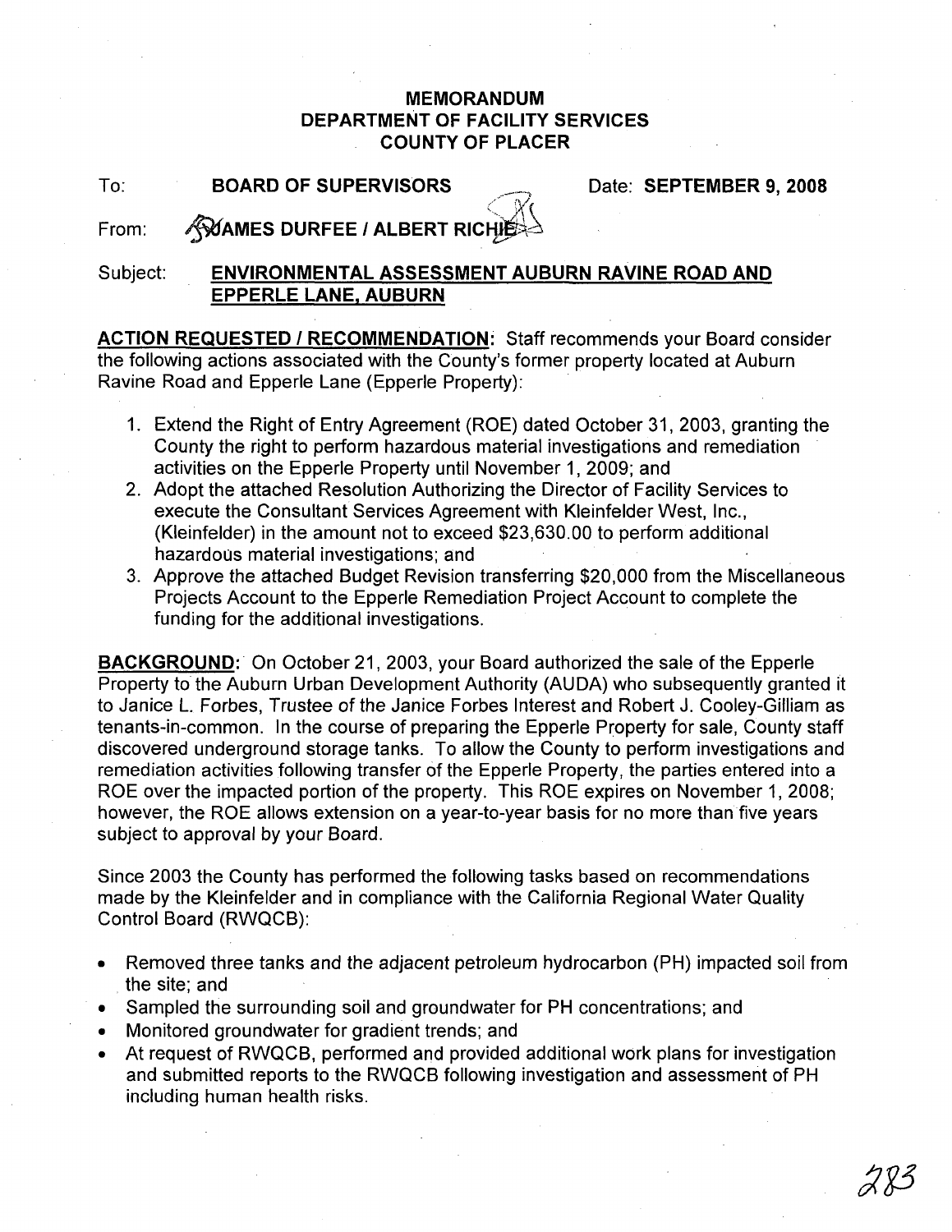To date, the County has expended approximately \$242,714 on these investigations and assessments. While the County anticipated that efforts to date would support closure of the site, the RWQCB has requested that additional water and soil sampling be conducted. Staff recommends the continued use of Kleinfelder based on their knowledge and expertise of the Epperle Property and to ensure continuity of interactions with RWQCB. At completion of Kleinfelder's proposed scope of services including the completion of a Report of Findings, the County will submit this report to RWQCB and request that the site be closed. Should further assessment or remediation be warranted, staff will return to your Board with recommendations to address any further RWQCB requirements. In order to proceed, it is recommended that your Board adopt a Resolution delegating authority to the Director of Facility Services to approve the proposed Agreement, following County Counsel and Risk Management approval.

**ENVIRONMENTAL CLEARANCE:** This site assessment project is categorically exempt from CEQA pursuant to Section 15306, which provides for the collection of data and resource evaluation that does not result in major disturbance to an environmental resource.

**FISCAL IMPACT:** The proposed cost to complete the current assessment work is estimated to be \$35,000. This includes \$23,630 in consultant fees, \$8,870 for project management and \$2,500 contingency. There is approximately \$15,000 remaining from the previous efforts at this site. Therefore, approval of the attached Budget Revision transferring \$20,000 from the Miscellaneous Project Account is necessary to appropriate the dollars necessary to complete this assessment.

ATIACHMENTS: RESOLUTION BUDGET REVISION

JD:AR:MR:GS:DB

CC: COUNTY EXECUTIVE OFFICE T:\FAC\BSMEMO2008\4712 BOS KLEINFELDER AGREEMENT\_EPPERLE.DOC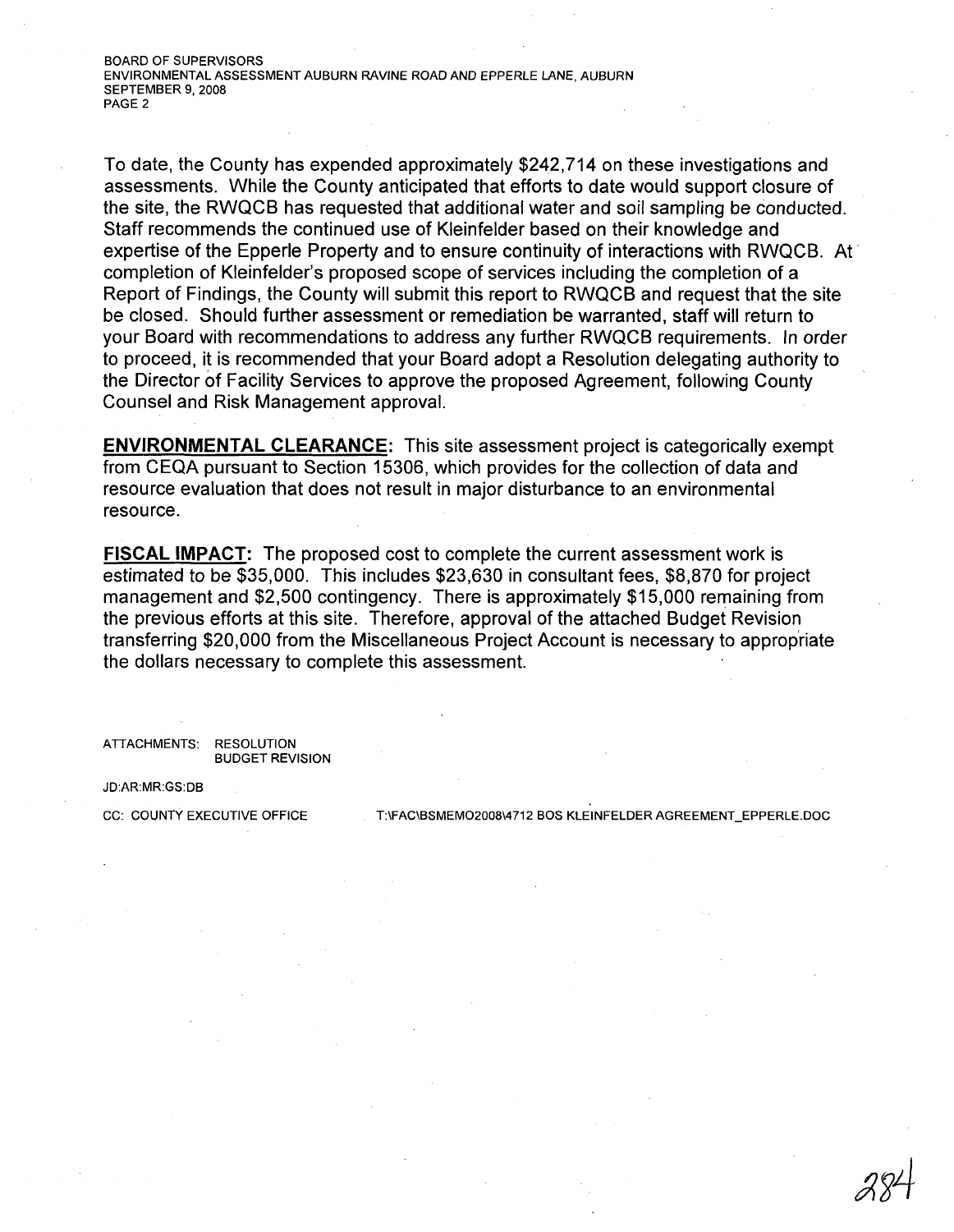## **Before the Board of Supervisors County of Placer, State of California**

**In the matter of: A RESOLUTION AUTHORIZING THE DIRECTOR OF FACILITY SERVICES TO EXECUTE A** .**CONSULTANT SERVICES AGREEMENT ON BEHALF OF YOUR BOARD WITH KLEINFELDER WEST, INC., IN THE AMOUNT NOT TO EXCEED \$23,630.00 TO PERFORM ADDITIONAL HAZARDOUS MATERIAL INVESTIGATIONS.**

**Reso!.** No: \_

The following **RESOLUTION** was duly passed by the Board of Supervisors of the County of Placer at a regular meeting held **Fig. 2008** by the following vote on roll call:

Ayes:

Noes:

Absent:

Signed and approved by me after its passage.

Chairman, Board of Supervisors

Attest: Clerk of said Board

**WHEREAS,** on October 21, 2003, your Board authorized the sale of the Epperle Property to the Auburn Urban Development Authority (AUDA), in accordance with Government Code 25365. This property was subsequently granted to Janice L. Forbes, Trustee of the Janice Forbes Interest and Robert J. Cooley-Gilliam as tenants-in-common (Buyers); and

**WHEREAS,** as a result of the discovery of underground storage tanks by County staff in the course of preparing the property for sale, the County entered into a Right of Entry (ROE) over a portion of the property with the Buyer. This ROE granted to the County rights to perform hazardous material investigations and remediation activities; and

**WHEREAS,** since 2003 the County has performed tank removal, petroleum hydrocarbon impacted soil removal and sampling of soil and groundwater based on recommendations made by the County's Consultant (Kleinfelder) and in compliance with the California Regional Water Quality Control Board (RWQCB); and WHEREAS, the County anticipated that investigations on the Epperle Property to date had provided sufficient evidence that the water and soil quality has not been impacted to the extent where further investigation or remediation is necessary; and

**WHEREAS,** the California Regional Water Quality Control Board (RWQCB) has requested additional water and soil sampling be conducted; and

**WHEREAS,** staff recommends the selection of Kleinfelder West, Inc., to perform the services required, based on their expertise and experience with environmental matters at the Epperle site.

**NOW THEREFORE, BE IT RESOLVED,** that the Placer County Board of Supervisors does hereby authorize the Director of Facility Services, or his designee, to execute a Consultant Services Agreement on behalf of your Board with Kleinfelder West, Inc., in the amount not to exceed \$23,630.00 to perform additional hazardous material investigations, contingent on County Counsel and Risk Management approval.